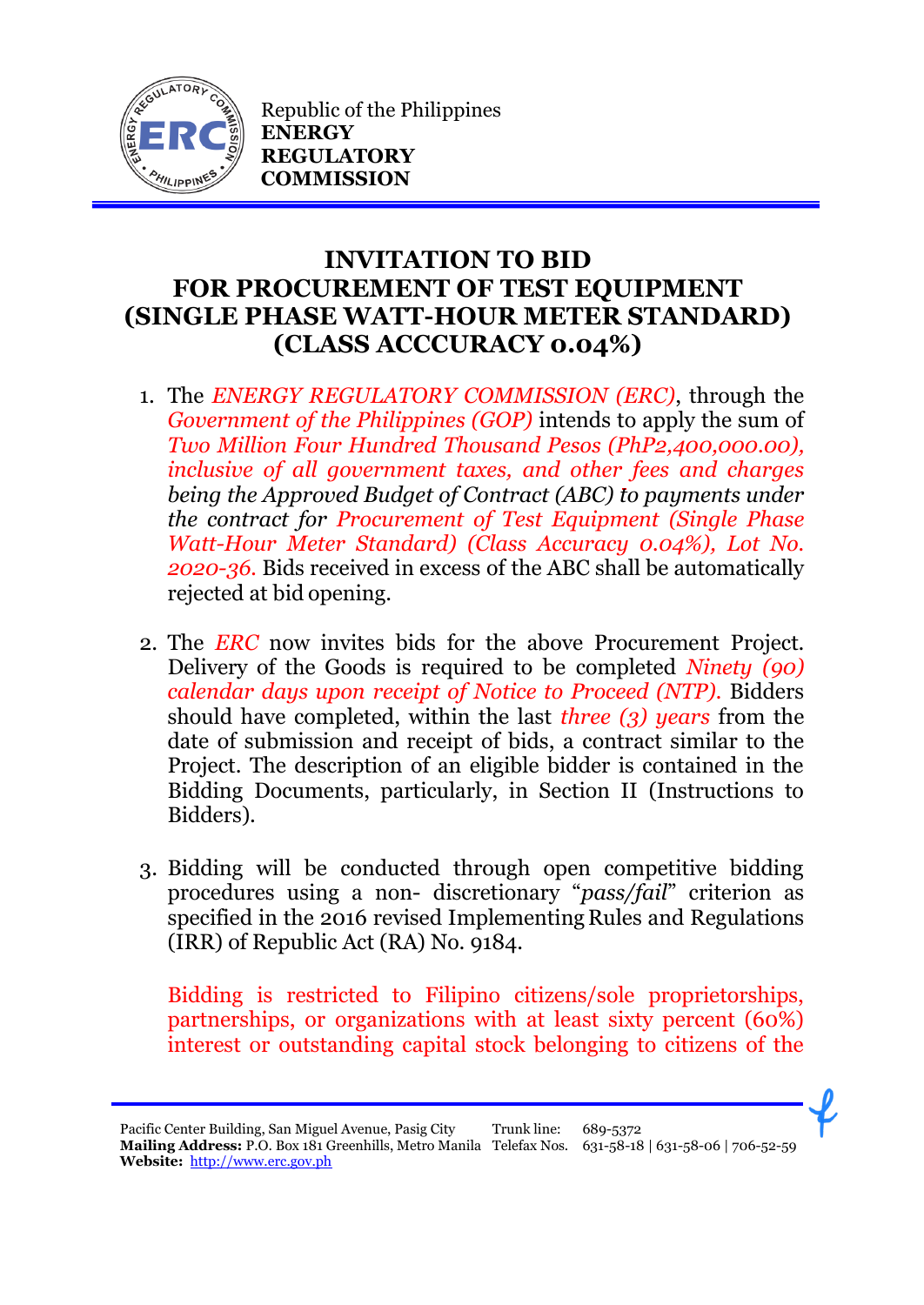Philippines, and to citizens or organizations of a country the laws or regulations of which grant similar rights or privileges to Filipino citizens, pursuant to RA No. 5183.

- 4. Prospective Bidders may obtain further information from *ERC BAC Secretariat* and inspect the Bidding Documents at the address given below during *Monday to Friday, 8:00 A.M. to 5:00 P.M*.
- 5. A complete set of Bidding Documents may be acquired by interested Bidders on *12 November 2020* from the given address and website(s) below *and upon payment of the applicable fee for the Bidding Documents, pursuant to the latest Guidelines issued by the GPPB, in the amount of Five Thousand Pesos (PhP5,000.00)*. The Procuring Entity shall allow the bidder to present its proof of payment for the fees *in person.*
- 6. The *ERC BAC* will hold a Pre-Bid Conference<sup>1</sup> , which shall be open to prospective bidders, on *20 November 2020, 11:00 A.M. through videoconferencing via MS Teams, which can be accessed through:*

[https://teams.microsoft.com/l/meetup](https://teams.microsoft.com/l/meetup-join/19%3ameeting_Y2VjNmIxYjYtYzIwMS00MTEwLWJhNWUtMzNlYWRmZWZkZjY4%40thread.v2/0?context=%7b%22Tid%22%3a%220f0dac9f-433c-41ba-9f57-42be6fe671a9%22%2c%22Oid%22%3a%22638c224b-aae0-4a1f-95d8-6b417df5646d%22%7d)[join/19%3ameeting\\_Y2VjNmIxYjYtYzIwMS00MTEwLWJhNWUtMzNlYWR](https://teams.microsoft.com/l/meetup-join/19%3ameeting_Y2VjNmIxYjYtYzIwMS00MTEwLWJhNWUtMzNlYWRmZWZkZjY4%40thread.v2/0?context=%7b%22Tid%22%3a%220f0dac9f-433c-41ba-9f57-42be6fe671a9%22%2c%22Oid%22%3a%22638c224b-aae0-4a1f-95d8-6b417df5646d%22%7d) [mZWZkZjY4%40thread.v2/0?context=%7b%22Tid%22%3a%220f0dac9f-](https://teams.microsoft.com/l/meetup-join/19%3ameeting_Y2VjNmIxYjYtYzIwMS00MTEwLWJhNWUtMzNlYWRmZWZkZjY4%40thread.v2/0?context=%7b%22Tid%22%3a%220f0dac9f-433c-41ba-9f57-42be6fe671a9%22%2c%22Oid%22%3a%22638c224b-aae0-4a1f-95d8-6b417df5646d%22%7d)[433c-41ba-9f57-42be6fe671a9%22%2c%22Oid%22%3a%22638c224b-aae0-](https://teams.microsoft.com/l/meetup-join/19%3ameeting_Y2VjNmIxYjYtYzIwMS00MTEwLWJhNWUtMzNlYWRmZWZkZjY4%40thread.v2/0?context=%7b%22Tid%22%3a%220f0dac9f-433c-41ba-9f57-42be6fe671a9%22%2c%22Oid%22%3a%22638c224b-aae0-4a1f-95d8-6b417df5646d%22%7d) [4a1f-95d8-6b417df5646d%22%7d](https://teams.microsoft.com/l/meetup-join/19%3ameeting_Y2VjNmIxYjYtYzIwMS00MTEwLWJhNWUtMzNlYWRmZWZkZjY4%40thread.v2/0?context=%7b%22Tid%22%3a%220f0dac9f-433c-41ba-9f57-42be6fe671a9%22%2c%22Oid%22%3a%22638c224b-aae0-4a1f-95d8-6b417df5646d%22%7d)

- 7. Bids must be duly received by the BAC Secretariat through manual submission at the office address indicated below on or before *04*  **December 2020, 12:00 P.M.** Late bids shall not be accepted. Bidders are requested to submit one (1) original and one (1) copy of their bids. Bidders are likewise requested to bring the originals of the documents submitted and present the same for comparison during the bid opening.
- 8. All Bids must be accompanied by a bid security in any of the acceptable forms and in the amount stated in **ITB** Clause 14.